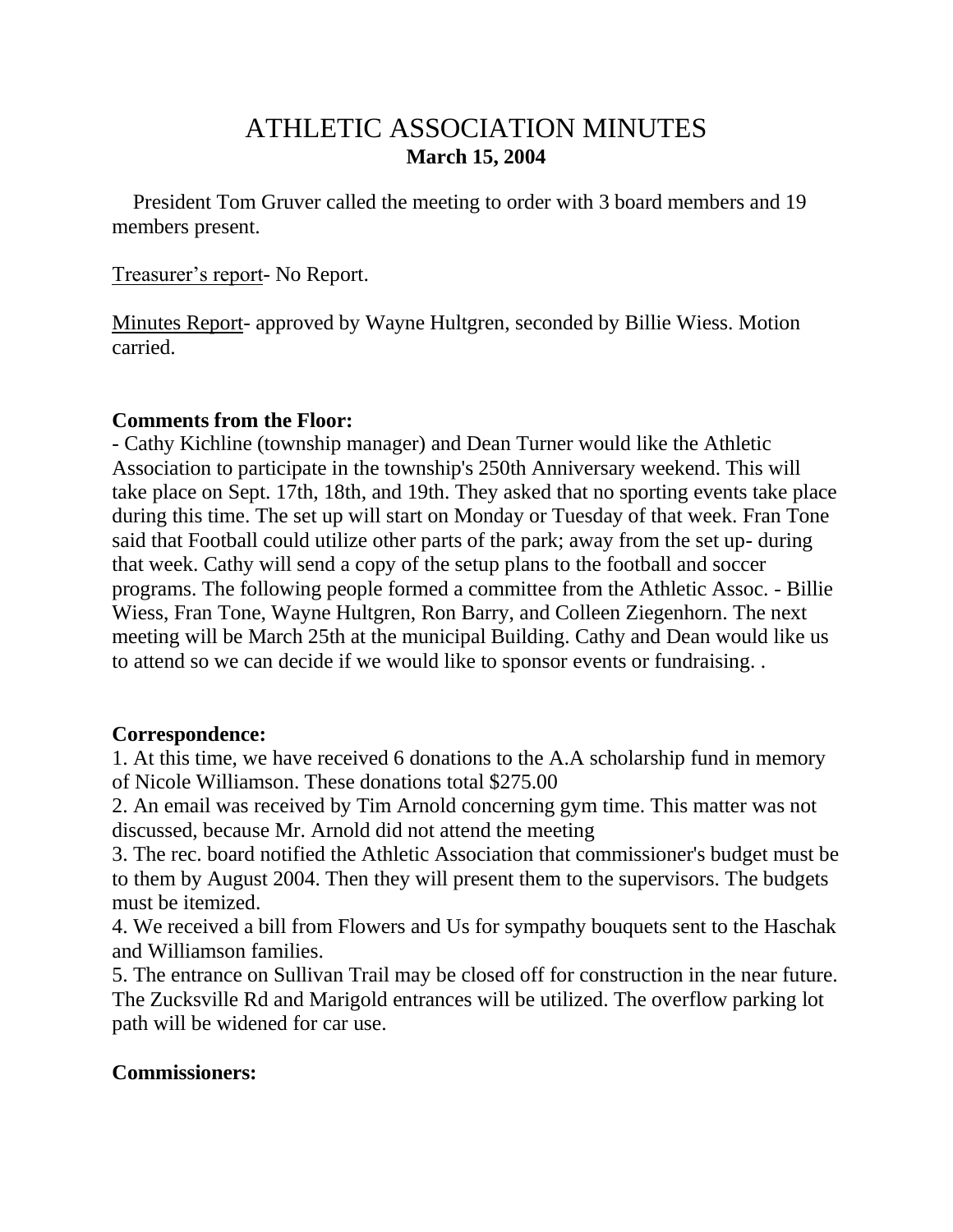#### **Baseball (Mike Farrell)**

Mike Farrell reported that he has 351 players signed up for ages 6-19. The number of teams will be 6- tee ball, 8 coach pitch,  $69+10$ ,  $611+12$ , 1- Jr. legion, 3 Babe Ruth, 3 Babe Ruth prep, and 1 Sr. Babe Ruth. He needs a coach for the Babe Ruth Prep team. March 20- 3pm- New evaluation; March 21st- draft for 9,10,11, 12's; March 27th evaluations for 13 through 15 yr. olds- 13 yr. olds. 9- 11 am; 14 yrs. 11am- 1pm; 15 yrs 1pm- 3pm. April 17th is the opening day for the 7-12 yr. old groups. The lightning detector is on back order. His coaches background checks are done.

#### **Basketball (Don Miller)**

Don Miller reported that the season was excellent. The last regular season game is scheduled for 3/16. Playoffs start this weekend. 14 out of 24 Forks teams are in the playoffs. The U15 girl's team coached by Mary Heilman and the U15 boy's team coached by Dave Mazzie won the championship.

### **Soccer (Cary Salkin & Jon Seckinger)**

Cary Salkin reported that 90 players signed up for the spring. The season begins on April 4th. They will have 2- U9, 2- U11, 1- U13, 1- U15. 6 teams will play their games at Moore Twp. Asked that the Athletic Association will do their coaches background checks. We will do them.

#### **Cheerleading (Billie Weiss)**

Billie Weiss reported that she has 104 girls signed up. Tryouts for placement on squads will take place on March 24th, 26th, and 27th from 6-8pm.

### **Wrestling (Mark Hammerstone)**

Mark Hammerstone reported that the season is over. He is planning the banquet...

### **Softball (Bob Schaming)**

Bob Schaming reported that he is still accepting sign ups. On March 20 at 9:30 am he will have evaluations for the 13+14 yr. old A team and 8 yr. olds. He is ready to start the season.

### **Football (Fran Tone)**

Fran Tone reported that the league met on Thursday night and approved 2 new teams, Easton and Firth Youth Center. Practice dates have not been established, but he may have to start earlier because of the earlier start of school. Lafayette would like to borrow our tackling dummies for a clinic (June 5th). Fran asked if the rec. board would allow it

### **Lacrosse (Tom Ellison)**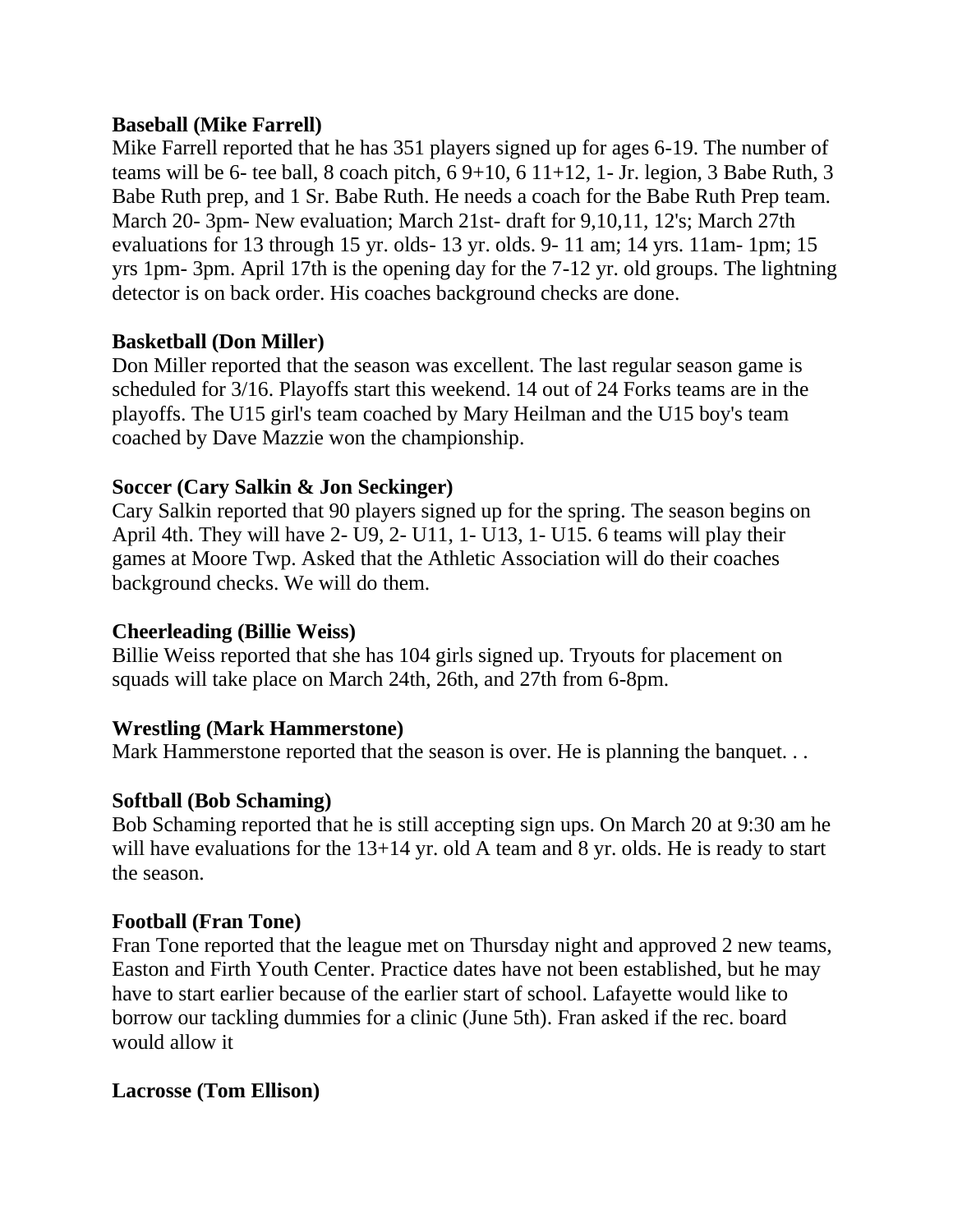No Report. .

## **Committees: Snack Bars (Wayne Hultgren)**

Mike Farrell will provide Wayne with the baseball schedule. Mike offered to get a crew together to help with the delivery of soda.

#### **Background checks (Mike Farrell)**

Mike Farrell did 44 background checks. Only one came back. This person will be told privately that his services will not be needed. Coaches need to use their full name on the sheet. All coaches must have a background check. Do not put the association at risk!

### **Scholarship (Tom Gruver)**

-No Report. .

#### **Website (Mike Farrell and Jim Mazurowski)**

- No Report.

**Awards Committee: (Tom Gruver)**

- No report.

#### **Registrations (Phyllis Naiden)**

-Phyllis Naiden reported that the new computer is ordered. She asked about the football and soccer sign ups. Fran Tone suggested that the sign ups be moved to the center's atrium. PayPal online registrations may be set up to go by the fall sign ups.

#### **Recreation Board**

Butch Scerbo reported that there was no report.

#### **Dance (Wayne Hultgren)**

Wayne Hultgren reported that they need more chaperones. Lacrosse is unable to do the March dance- Cheering has offered to do it.